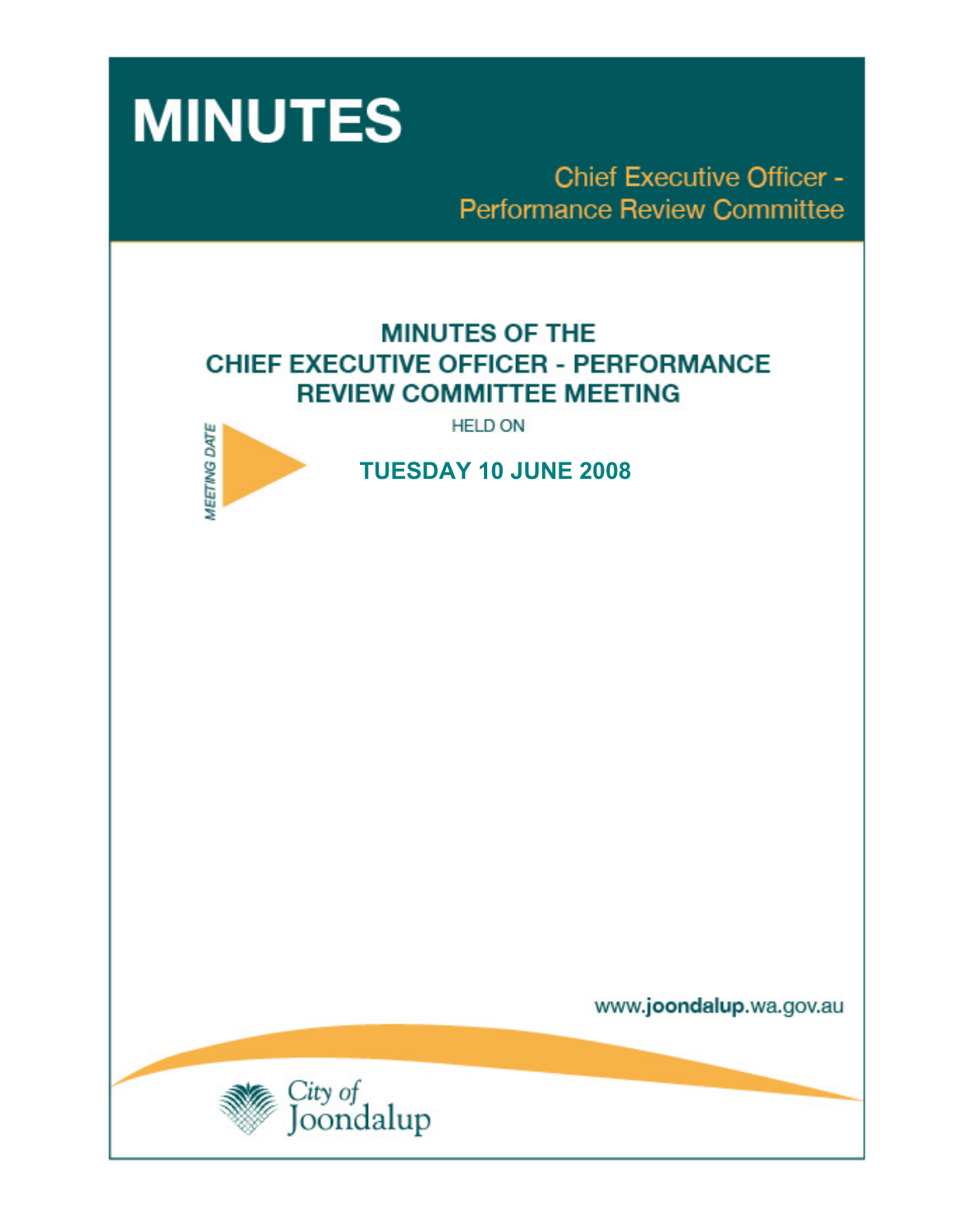# **CITY OF JOONDALUP**

#### **MINUTES OF THE CHIEF EXECUTIVE OFFICER – PERFORMANCE REVIEW COMMITTEE MEETING HELD IN CONFERENCE ROOM 2, JOONDALUP CIVIC CENTRE, BOAS AVENUE, JOONDALUP ON TUESDAY 10 JUNE 2008**

#### **ATTENDANCE**

#### **Committee Members:**

Cr Russ Fishwick *Presiding Person* **Presiding Person** South Ward Mard Mand Mand Cheapty Presiding Person **Mayor Troy Pickard** Cr Albert Jacob North-Central Ward Cr Geoff Amphlett **Creating Central Ward** Central Ward Cr Mike Norman South-West Ward

### **Officers:**

| Mr Mike Tidy     |  |
|------------------|--|
| Mrs Janet Foster |  |

Director Corporate Services Administrative Services Coordinator

### **DECLARATION OF OPENING**

The Presiding Person declared the meeting open at 1735 hrs.

#### **APOLOGIES/LEAVE OF ABSENCE**

Leave of Absence: Cr T McLean – 10 May 2008 to 12 June 2008

#### **CONFIRMATION OF MINUTES**

#### MINUTES OF THE CHIEF EXECUTIVE OFFICER – PERFORMANCE REVIEW COMMITTEE MEETING HELD ON 27 NOVEMBER 2007

**MOVED Cr Jacob SECONDED Cr Amphlett that the minutes of the meeting of the Chief Executive Officer – Performance Review Committee held on 27 November 2007 be confirmed as a true and correct record.** 

#### **The Motion was Put and CARRIED (5/0) CARRIED (5/0)**

**In favour of the Motion:** Crs Fishwick, Jacob, Amphlett, Norman, Mayor Pickard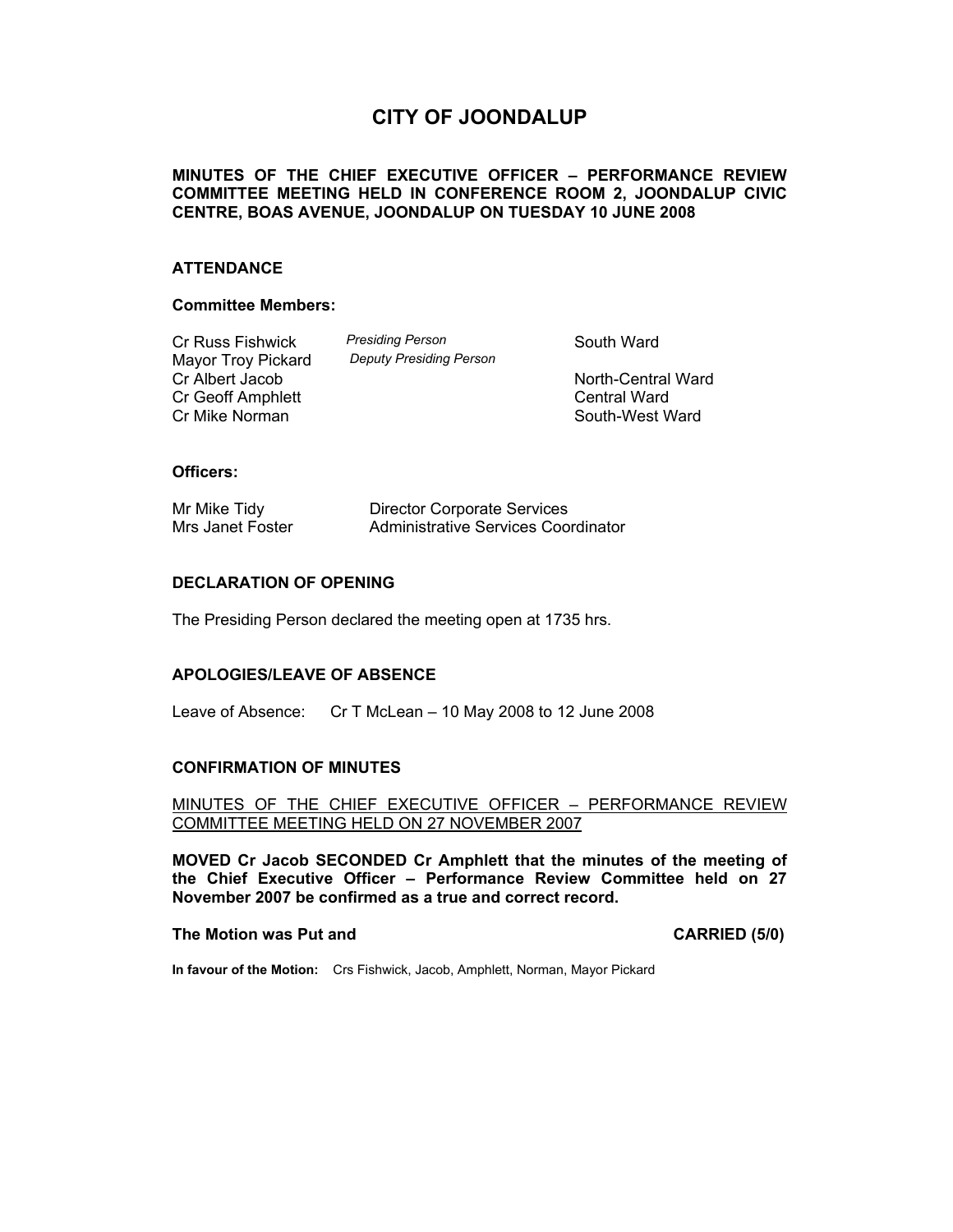#### **ANNOUNCEMENTS BY THE PRESIDING PERSON WITHOUT DISCUSSION**

Nil.

#### **DECLARATIONS OF INTEREST**

#### **Disclosure of Financial Interest**

*A declaration under this section requires that the nature of the interest must be disclosed. Consequently a member who has made a declaration must not preside, participate in, or be present during any discussion or decision-making procedure relating to the matter the subject of the declaration. An employee is required to disclose their financial interest and if required to do so by the Council must disclose the extent of the interest. Employees are required to disclose their financial interests where they are required to present verbal or written reports to the Council. Employees are able to continue to provide advice to the Council in the decision making process if they have disclosed their interest.* 

| <b>Name/Position</b>      | Mr Garry Hunt - Chief Executive Officer             |
|---------------------------|-----------------------------------------------------|
| <b>Item No/Subject</b>    | Item 1 – Initiate Annual CEO Performance Review and |
|                           | appointment of a consultant                         |
| <b>Nature of interest</b> | Financial                                           |
| <b>Extent of Interest</b> | Mr Hunt holds the position of CEO.                  |

#### **Disclosure of interest affecting impartiality**

*Elected Members and staff are required under the Code of Conduct, in addition to declaring any financial interest, to declare any interest that may affect their impartiality in considering a matter. This declaration does not restrict any right to participate in or be present during the decision-making process. The Elected Member/employee is also encouraged to disclose the nature of the interest.* 

| <b>Name/Position</b>      | Mr Mike Tidy - Director Corporate Services                |
|---------------------------|-----------------------------------------------------------|
| <b>Item No/Subject</b>    | Item 1 – Initiate Annual CEO Performance Review and       |
|                           | appointment of a consultant                               |
| <b>Nature of interest</b> | Interest that may affect impartiality                     |
| <b>Extent of Interest</b> | Due to the nature of his employment relationship with the |
|                           | CEO.                                                      |

#### **IDENTIFICATION OF MATTERS FOR WHICH THE MEETING MAY SIT BEHIND CLOSED DOORS**

Nil.

#### **PETITIONS AND DEPUTATIONS**

Nil.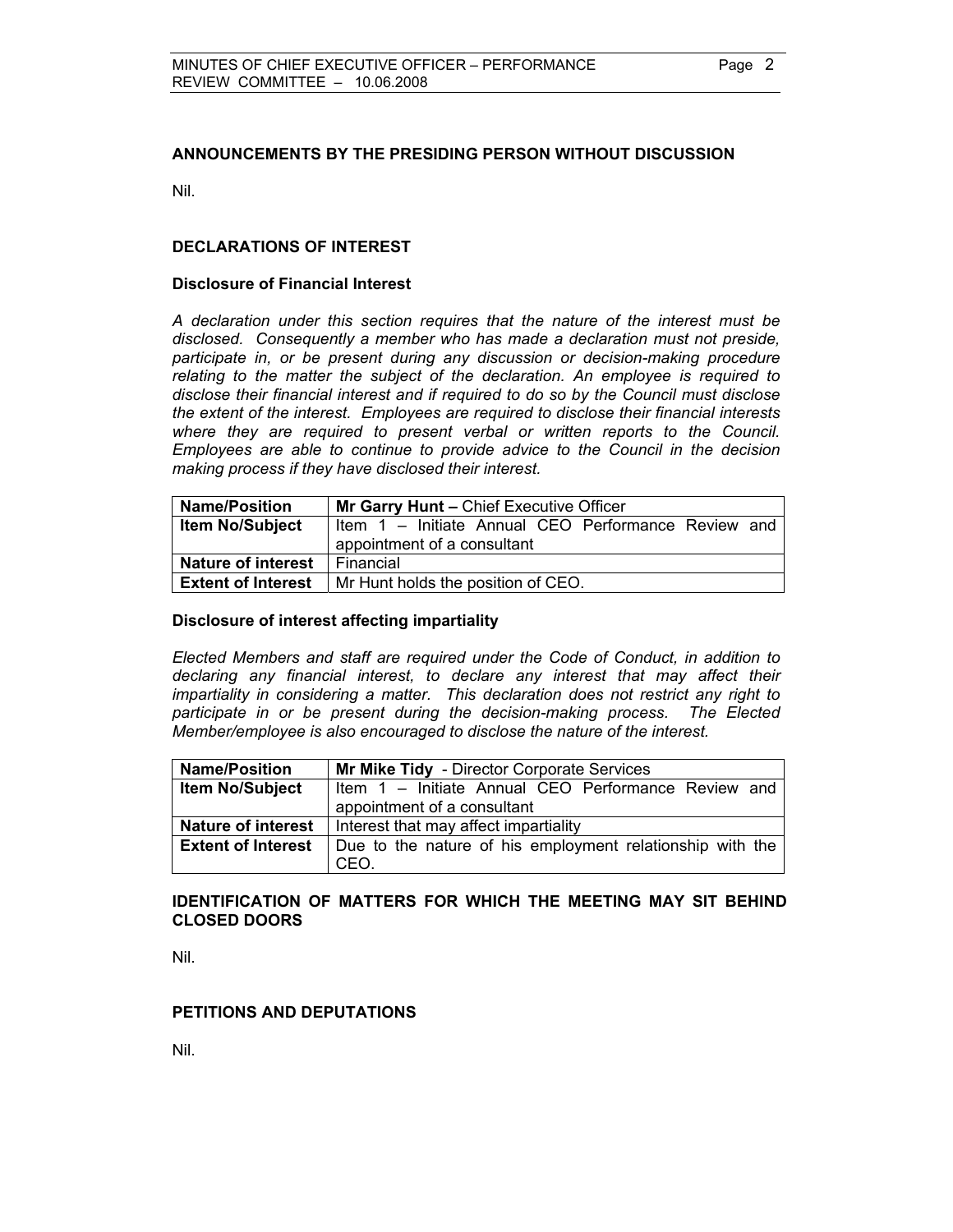#### **REPORTS**

## **ITEM 1 INITIATE ANNUAL CEO PERFORMANCE REVIEW AND APPOINTMENT OF A CONSULTANT – [74574]**

**WARD:** All

**RESPONSIBLE** Mr Michael Tidy **DIRECTOR:** Director Corporate Services

#### **PURPOSE OF REPORT**

The purpose of this report is for the CEO Performance Review Committee (the committee) to initiate the CEO's annual performance review and for the committee to consider the appointment of an independent consultant to assist in the review of the CEO's performance.

#### **EXECUTIVE SUMMARY**

As part of the performance review process the committee is required (clause 11.3(e)(i) of the CEO's contract) to appoint an external and independent HR expert, or similar, to consult with and seek guidance from and to facilitate the review of the CEO's performance.

For the last two (2) years the committee has used Workplace Solutions (John Phillips) from the Western Australian Local Government Association to assist the committee in its review process. The outcome of these previous appointments appears to have been successful and it is therefore proposed that the committee consider appointing Workplace Solutions to again assist with the CEO's performance review.

*It is recommended that the CEO Performance Review Committee:* 

- *1 APPROVES the timetable for the performance review of the Chief Executive Officer and sets the date for the formal performance review interview as Tuesday 15 July 2008.*
- *2 REQUESTS Workplace Solutions (John Phillips) be appointed as the external and independent HR expert for the committee to consult with and seek guidance from and to facilitate the review of the CEO's performance.*
- *3 ACKNOWLEDGES that the formal CEO performance interview is intended to be conducted two and half months earlier than in 2007 with the result being a correspondingly shorter period over which the CEO's performance is able to be assessed and in which the CEO has had to achieve his KPIs.*
- *4 In view of the proposed shortened timeframe SEEKS the CEO's agreement to the timeframe with the acknowledgement in 3 above.*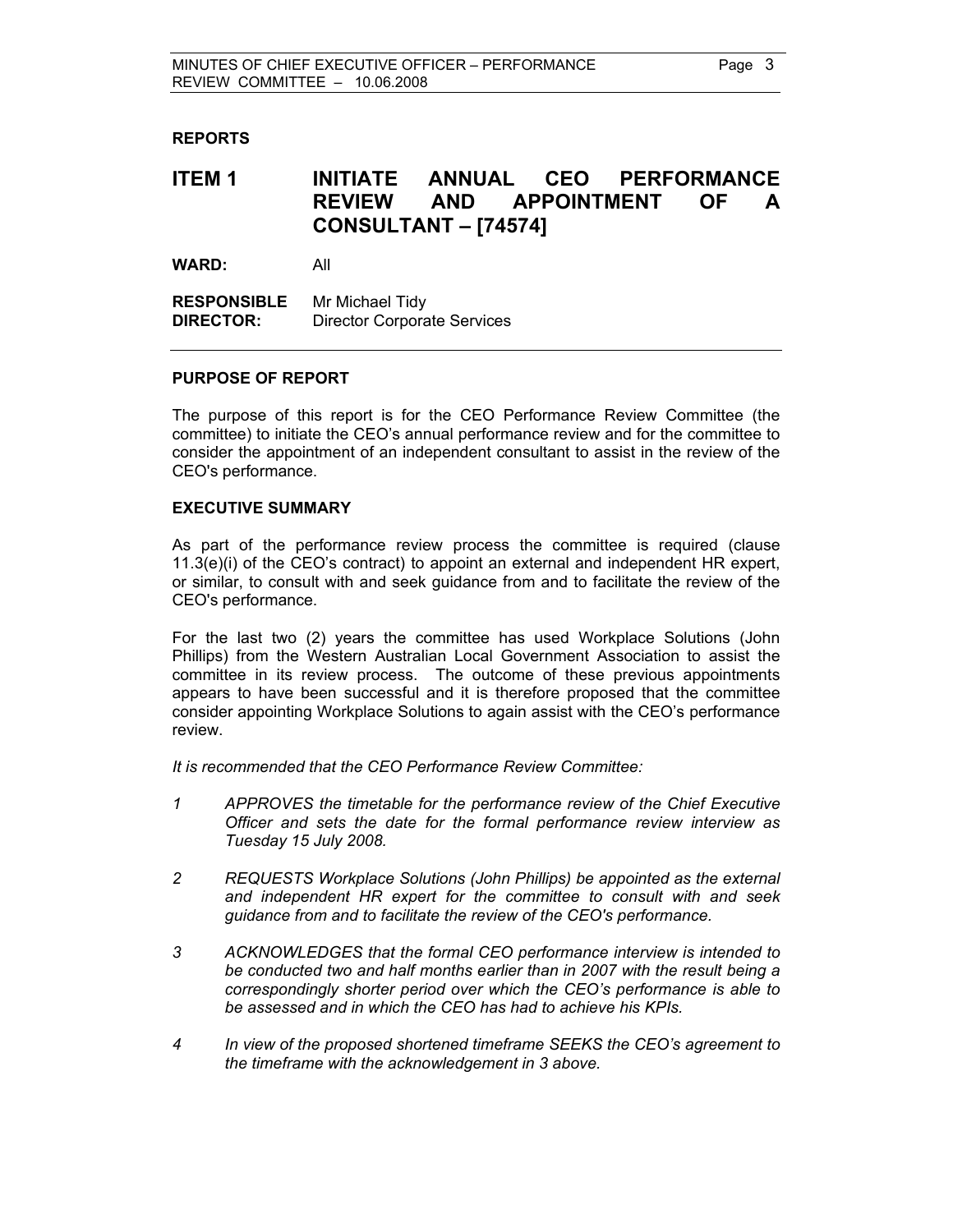*5 ENDORSES the process of seeking input into the CEO's KPIs from Elected Members at the same time as feedback is provided in relation to the CEO's performance review and that the review of the CEO's KPIs be undertaken at the conclusion of the interview with the CEO in relation to his annual performance.* 

#### **BACKGROUND**

The CEO commenced employment with the City of Joondalup on 31 January 2005. Clause 11 (copy of the full text of clause 11 is at attachment 1) of the contract sets out the requirements for performance development and review. A briefing paper has previously been provided to all elected members and sets out the process (a further copy for the benefit of committee members is at attachment 2).

The contract provides for an initial performance review after the conclusion of the first six months of the CEO's contract and subsequent reviews on an annual basis (clause 11.3(a)) which are to occur *"on or before 31 August each year, or as soon as possible thereafter, commencing in 2006"*.

In contrast to the contract requirements for a performance review the only requirement in relation to the review of the CEO's KPIs is that

*"Clause 11.1 - Key Performance Indicators* 

*The Key Performance Indicators to be met by the Executive will be reviewed annually at or immediately after the time of the Executive's annual performance review by the Council in consultation with the Executive."* 

There is no process that is articulated as to how this should be undertaken. It is therefore entirely up to the Chief Executive Officer's Performance Review Committee to determine any issues of process that may relate to the review of the key performance indicators of the CEO.

### **DETAILS**

#### **Issues and options considered:**

#### **Consultant**

In essence the performance review process requires the committee to conduct a formal interview with the CEO, clause 11.3(b). The committee is required to consult with other elected members and the CEO is required to submit a report on his performance all prior to the interview and within certain designated timeframes and periods of notice.

Critically clause 11.3(d) provides that *"neither the Council nor the Executive is entitled to attend the scheduled interview with a support person or representative (legal or otherwise)"*. At the same time clause 11.3(e)(i) provides that *"In conducting the review, the Performance Review Committee must appoint and consult with and seek guidance from an external and independent human resources expert, or similar, to facilitate the review of the Executive's performance"*.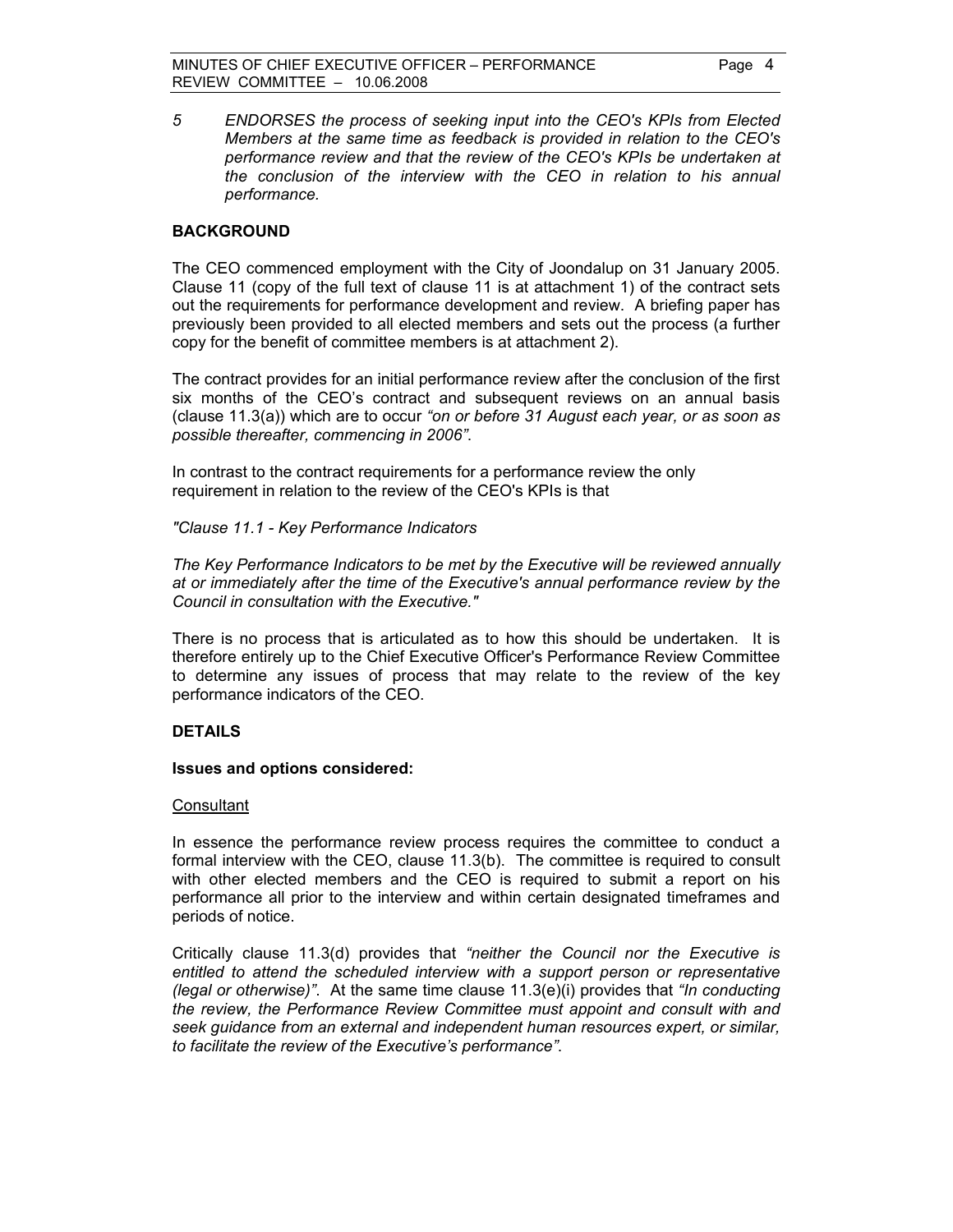For the last two (2) reviews Workplace Solutions (John Phillips) has been used. The outcome of the last two (2) reviews in terms of the assistance and support provided by the consultant appears to have been successful and well received by the committee. With this in mind it is therefore felt that the committee might consider using the same consultant again.

On this basis John Phillips from Workplace Solutions was asked to submit a quotation for the committee's consideration (attachment 4). John Phillips was asked to base the quotation on the same framework and methodology as was applied in the previous years. One issue that did arise previously was a request from elected members to consider the possibility of being able to meet with the consultant one on one in order to assist them in putting their comments together. Provision has been included for this.

#### Timetable for Review

The process for conducting the CEO's performance review, as set out in Clause 11.3, provides not only for the various tasks and issues that need to be considered but also very specific timeframes.

The key element that drives all of the timeframes is the formal scheduled interview by the committee with the CEO. With this in mind the following are the critical timeframes:

- The CEO is to be given at least fifteen (15) working days notice of the scheduled interview
- The CEO is required to prepare a self-evaluation report and submit it to the committee not less than five (5) working days prior to the scheduled interview
- The committee is required to invite written comments from all individual Elected Members addressing their views on the CEO's performance at least fifteen (15) working days prior to the scheduled interview and the responses which must be dated and signed must be received back by the committee at least five (5) working days prior to the scheduled interview.
- The committee must prepare a report within thirty (30) days of the conclusion of the review
- As soon as the report is completed the committee must provide a copy to the CEO and give him up to five (5) working days to provide any written comments he may have on matters addressed in the report to the committee
- Following the five (5) working day response period for the CEO the committee is required to submit its report and any comments of the CEO to the next meeting of Council provided that next meeting is at least five (5) working days away.

With these timeframes in mind a timetable has been drawn up (attachment 3). The timetable is designed to meet requests for a process that could be completed earlier than has been the previous practice. Previously the process started in August and concluded in October/November. This timetable provides for a final report to be considered by Council at its meeting on Tuesday 5 August 2008.

There is nothing in the CEO's contract that prevents the review being considered in this timeframe. One issue it does raise however is that the CEO will have had a reduced timeframe over which his performance will be assessed and a reduced timeframe to achieve agreed KPIs. It is suggested that the recommendation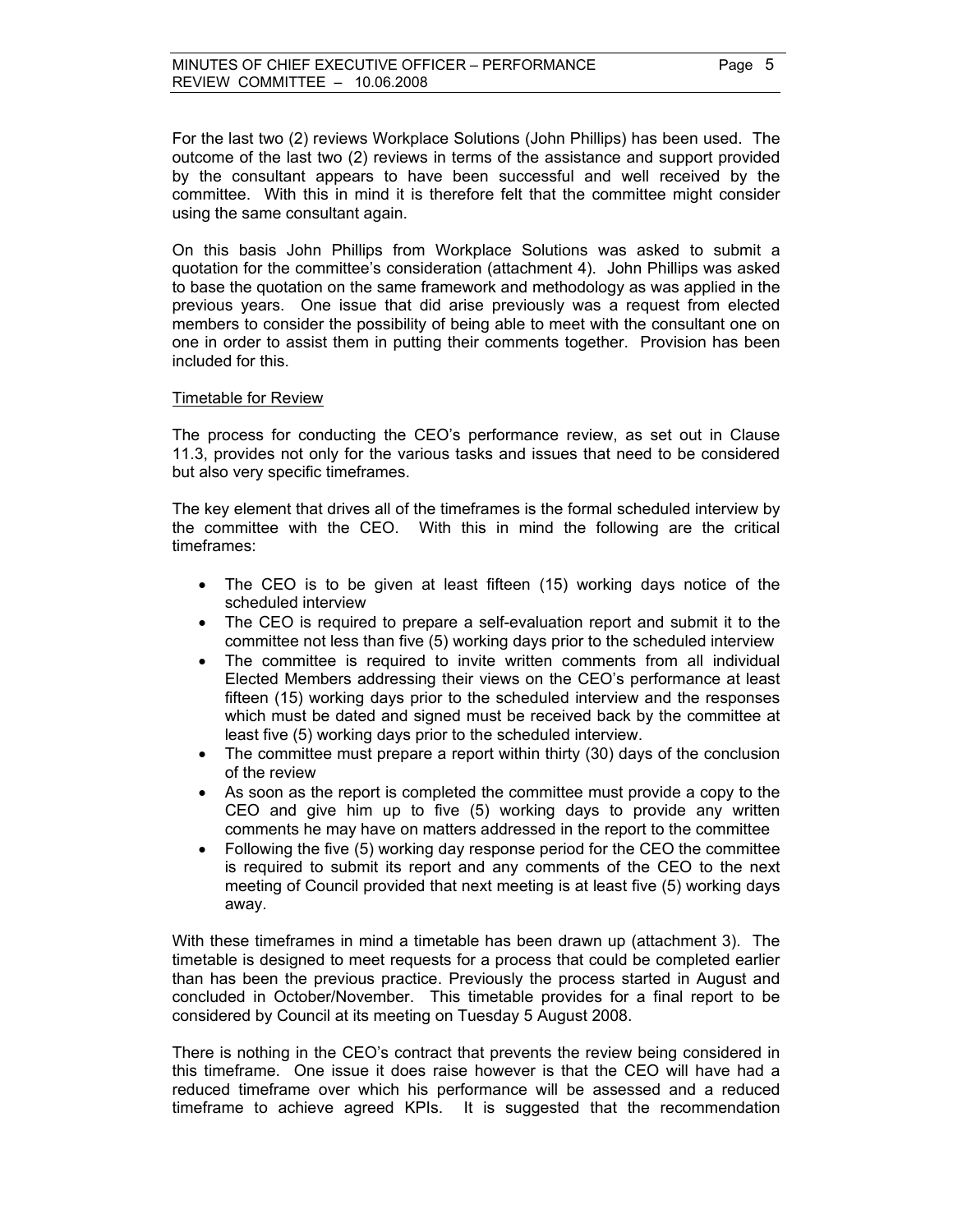acknowledge the shorted timeframe and that the CEO's support for this arrangement be sought.

#### Review and Setting of KPIs for 2008/09

There is also a requirement under the terms of clause 11.1 of the CEO's contract to review the key performance indicators. This may be done at or immediately after the CEO's annual performance review. The recent experience has been that this has been done at the same time as the performance review. The intention for this review is to follow this recent experience. A copy of the agreed 2007/08 CEO Key Performance Indicators is at attachment 5.

#### **Link to Strategic Plan:**

- 1.1 Objective: To ensure that the processes of local governance are carried out in a manner that is ethical, transparent and accountable.
- 1.3 Objective: To lead and manage the City effectively.

#### **Legislation – Statutory Provisions:**

Included in Clause 3 Executive Duties, of the CEO's Employment Contract are the following references to the Local Government Act 1995 and other regulatory requirements:

- "3.3 exercise such powers and carry out such duties and functions as are imposed in the Act, and all other relevant laws, regulations and Standing Orders
- 3.4 fulfil the functions of a CEO as prescribed in the Act
- 3.5 comply with the Council's policies and procedures and Code of Conduct, as varied from time to time by the Council"

#### **Risk Management considerations:**

The performance review process is designed to evaluate and assess the CEO's performance against Key Performance Indicators on a periodic basis and the Performance Review Committee is required to refer its concluded report to the Council for consideration and actioning.

#### **Financial/Budget Implications:**

In conducting the performance review under the CEO's Employment contract, the Performance Review Committee is required to appoint and consult with and seek guidance from an external and independent human resources expert, or similar, to facilitate the review of the CEO's performance (Clause 11.3(e)(i)).

Provision has been made in the 2008/09 consultancy budget for this cost and the quotation received is within expectations.

It should be noted that the committee does not have delegated power to appoint the consultant. The formal appointment of the consultant will be by the Director Corporate Services under delegated authority.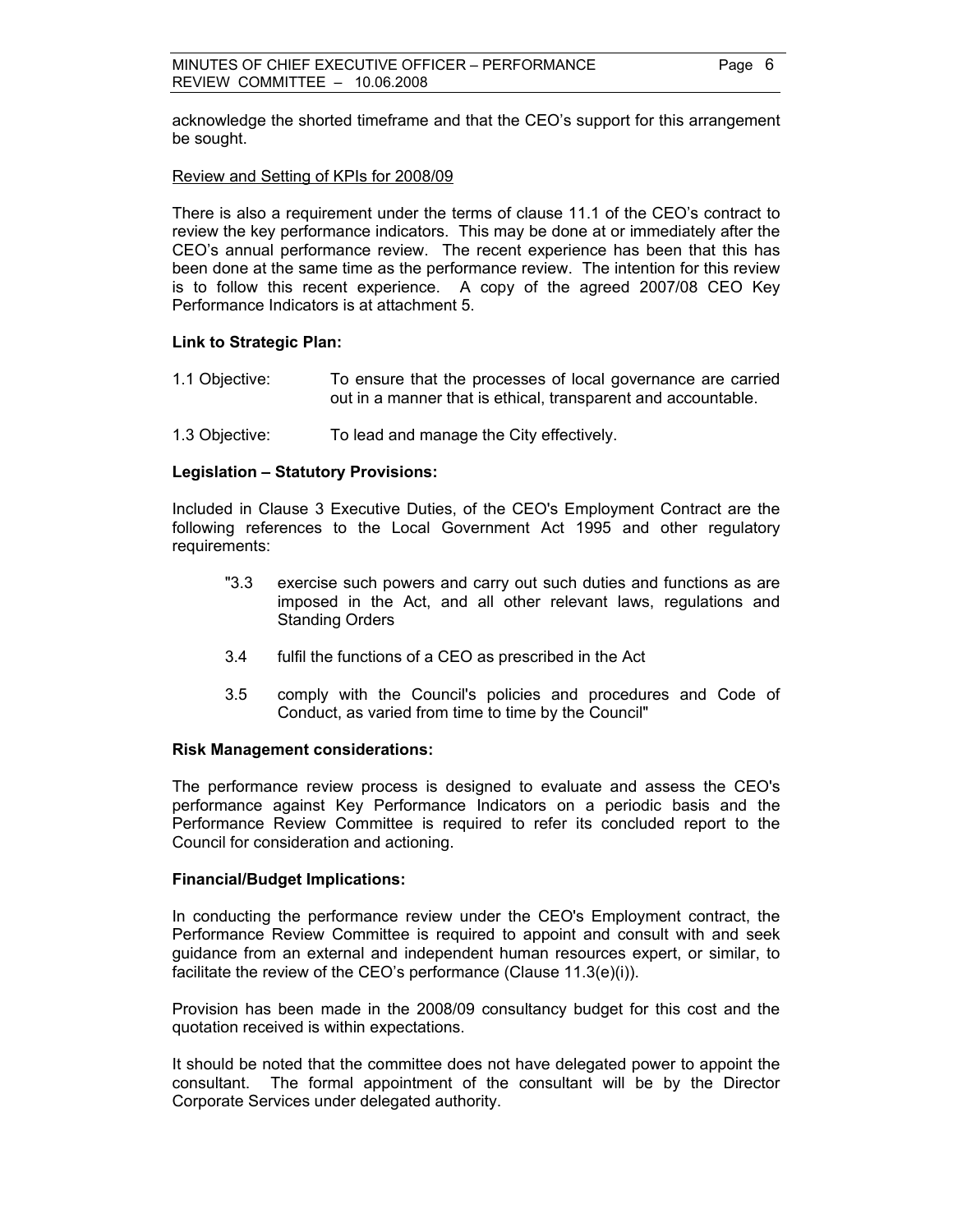#### **Policy implications:**

Not Applicable

#### **Regional Significance:**

Not Applicable

#### **Sustainability implications:**

Not Applicable

#### **Consultation:**

As part of the review process the under clause 11(3)(e)(ii) the Performance Review Committee is required to seek written comments in relation to the CEO's performance from all individual Elected Members.

#### **COMMENTS**

This review is the fourth in relation to the CEO's current contract and the third full annual review. The previous two appear to have been conducted successfully in terms of process and format. This report does not propose any significant change other than the timetable for commencement which is approximately two and a half (2.5) months earlier than previously. It is proposed that this aspect be recognised in the resolution.

#### **ATTACHMENTS**

| Attachment 1 | Clause 11 of the CEO's Contract of Employment.                   |
|--------------|------------------------------------------------------------------|
| Attachment 2 | Elected Members Briefing Notes - CEO Performance Review          |
|              | Process.                                                         |
| Attachment 3 | CEO Performance Review - Timetable.                              |
| Attachment 4 | <b>Consultant Quotation Workplace Solutions - John Phillips.</b> |
| Attachment 5 | CEO KPIs for 2007/08.                                            |
| Attachment 6 | Proposed CEO KPI Review Process.                                 |
|              |                                                                  |

#### **VOTING REQUIREMENTS**

Simple majority.

**MOVED Cr Jacob SECONDED Cr Norman that the CEO Performance Review Committee:** 

- **1 APPROVES the timetable for the performance review of the Chief Executive Officer and sets the date for the formal performance review interview as Tuesday 15 July 2008;**
- **2 REQUESTS Workplace Solutions (John Phillips) be appointed as the external and independent HR expert for the committee to consult with and seek guidance from and to facilitate the review of the CEO's performance;**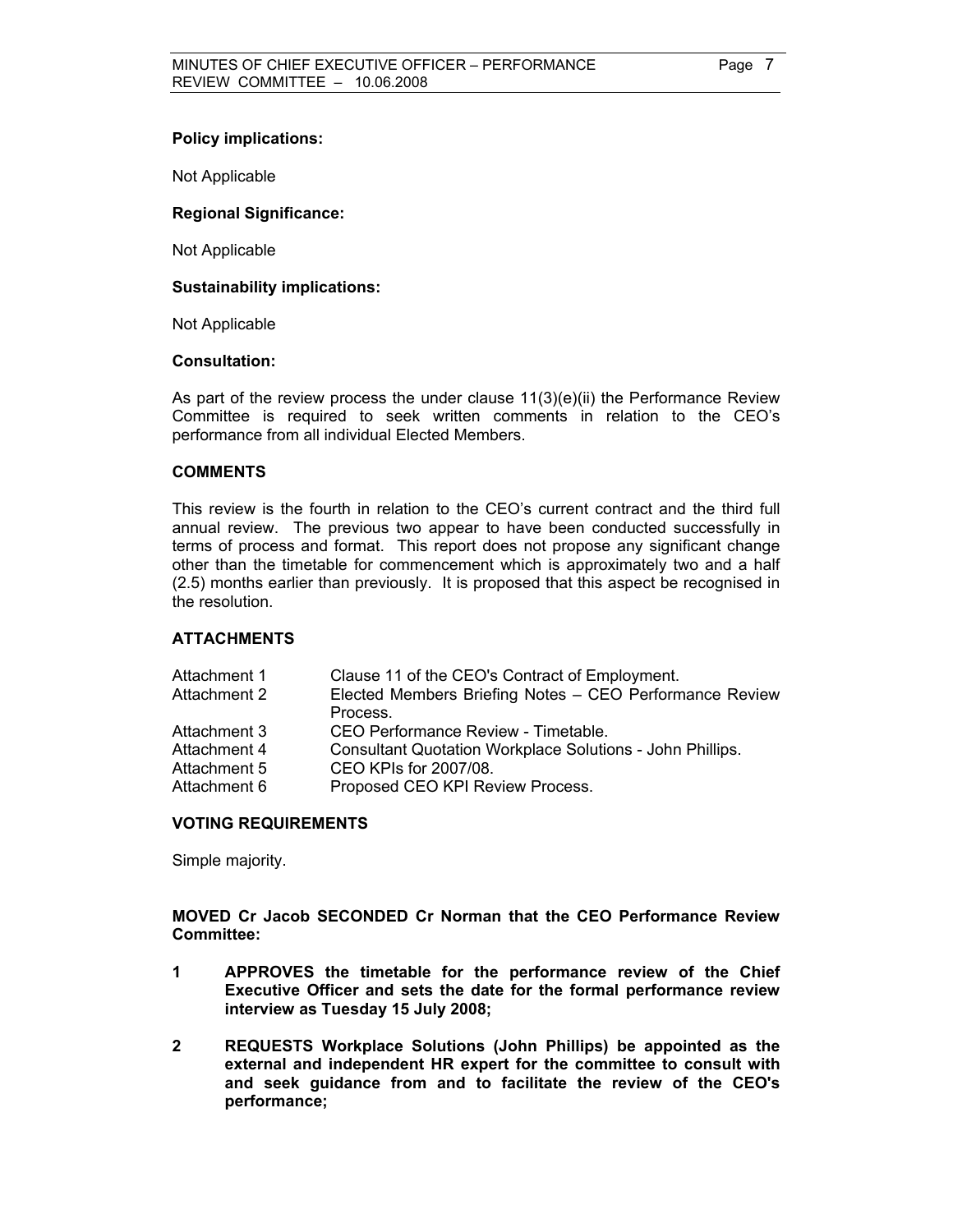- **3 ACKNOWLEDGES that the formal CEO performance interview is intended to be conducted two and half months earlier than in 2007 with the result being a correspondingly shorter period over which the CEO's performance is able to be assessed and in which the CEO has had to achieve his Key Performance Indicators (KPIs);**
- **4 In view of the proposed shortened timeframe SEEKS the CEO's agreement to the timeframe with the acknowledgement in 3 above;**
- **5 ENDORSES the process of seeking input into the CEO's KPIs from Elected Members at the same time as feedback is provided in relation to the CEO's performance review and that the review of the CEO's KPIs be undertaken at the conclusion of the interview with the CEO in relation to his annual performance.**

Discussion ensued. The Committee was advised that Mr John Phillips will be on annual leave for two weeks and his assistant, Mr Simon White, will commence the process in his absence. The Committee was in support of this proposal.

**AMENDMENT MOVED Mayor Pickard SECONDED Cr Amphlett that an additional Point 6 be added to the Motion to read:** 

**"6 in view of the proposed shortened timeframes, NOTES that the CEO's performance is to be assessed from October 2007 to July 2008."** 

#### **The Amendment was Put and CARRIED (5/0) CARRIED (5/0)**

**In favour of the Amendment:** Crs Fishwick, Jacob, Amphlett, Norman, Mayor Pickard

**The Original Motion, as amended, being:** 

**That the CEO Performance Review Committee:** 

- **1 APPROVES the timetable for the performance review of the Chief Executive Officer and sets the date for the formal performance review interview as Tuesday 15 July 2008;**
- **2 REQUESTS Workplace Solutions (John Phillips) be appointed as the external and independent HR expert for the committee to consult with and seek guidance from and to facilitate the review of the CEO's performance;**
- **3 ACKNOWLEDGES that the formal CEO performance interview is intended to be conducted two and half months earlier than in 2007 with the result being a correspondingly shorter period over which the CEO's performance is able to be assessed and in which the CEO has had to achieve his Key Performance Indicators (KPIs);**
- **4 In view of the proposed shortened timeframe SEEKS the CEO's agreement to the timeframe with the acknowledgement in 3 above;**
- **5 ENDORSES the process of seeking input into the CEO's KPIs from Elected Members at the same time as feedback is provided in relation to**